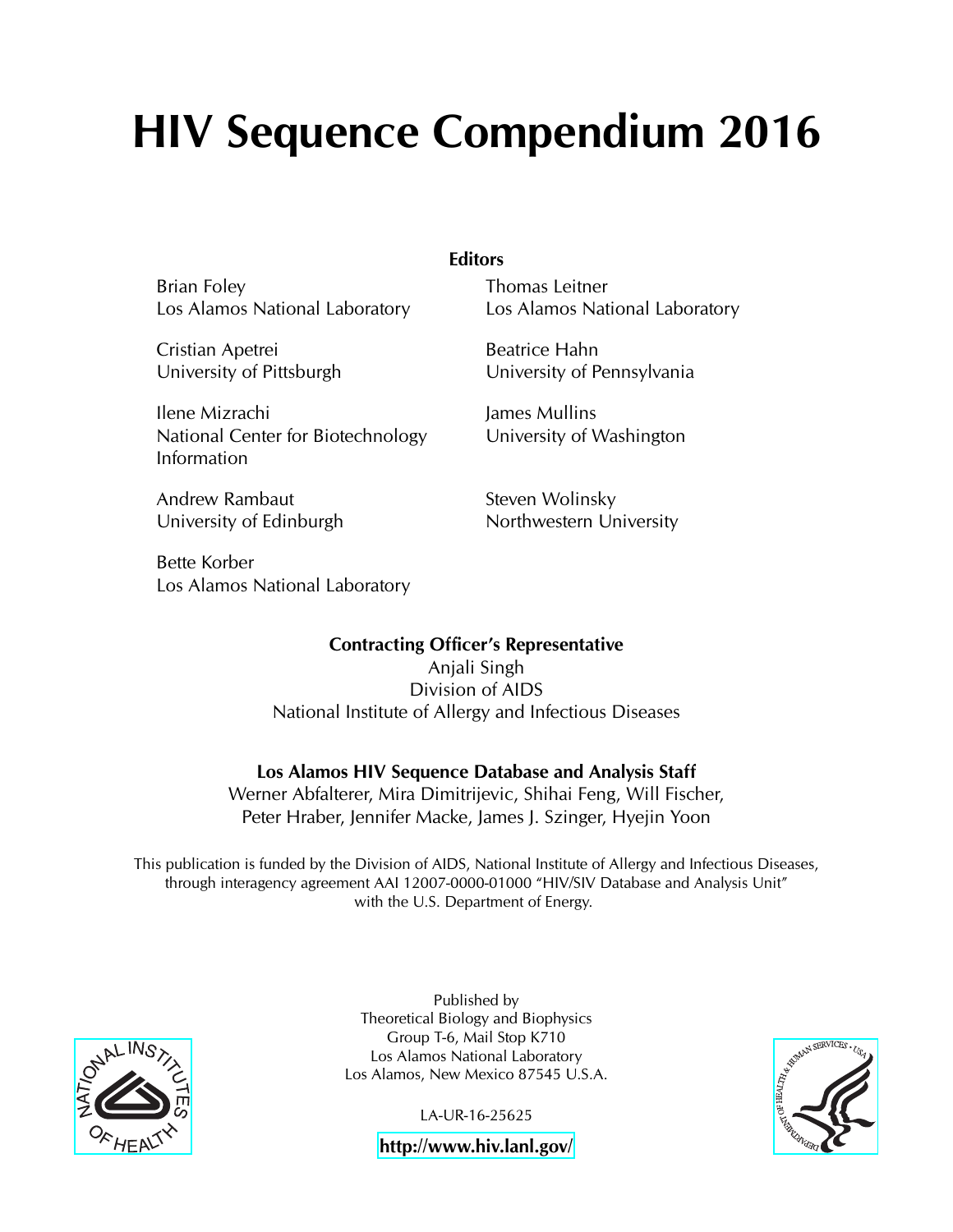HIV Sequence Compendium 2016: Preface

Published by Theoretical Biology and Biophysics Group T-6, Mail Stop K710 Los Alamos National Laboratory Los Alamos, New Mexico 87545 U.S.A.

#### LA-UR-16-25625

Approved for public release; distribution is unlimited.

Los Alamos National Laboratory, an affirmative action/equal opportunity employer, is operated by Los Alamos National Security, LLC, for the National Nuclear Security Administration of the U.S. Department of Energy under contract DE-AC52- 06NA25396.

This report was prepared as an account of work sponsored by an agency of the U.S. Government. Neither Los Alamos National Security, LLC, the U.S. Government nor any agency thereof, nor any of their employees make any warranty, express or implied, or assume any legal liability or responsibility for the accuracy, completeness, or usefulness of any information, apparatus, product, or process disclosed, or represent that its use would not infringe privately owned rights. Reference herein to any specific commercial product, process, or service by trade name, trademark, manufacturer, or otherwise does not necessarily constitute or imply its endorsement, recommendation, or favoring by Los Alamos National Security, LLC, the U.S. Government, or any agency thereof. The views and opinions of authors expressed herein do not necessarily state or reflect those of Los Alamos National Security, LLC, the U.S. Government, or any agency thereof.

Los Alamos National Laboratory strongly supports academic freedom and a researcher's right to publish; as an institution, however, the Laboratory does not endorse the viewpoint of a publication or guarantee its technical correctness.

This report was prepared as an account of work sponsored by NIH/NIAID/DAIDS under contract number AAI 12007-0000- 01000 "HIV/SIV Database and Analysis Unit".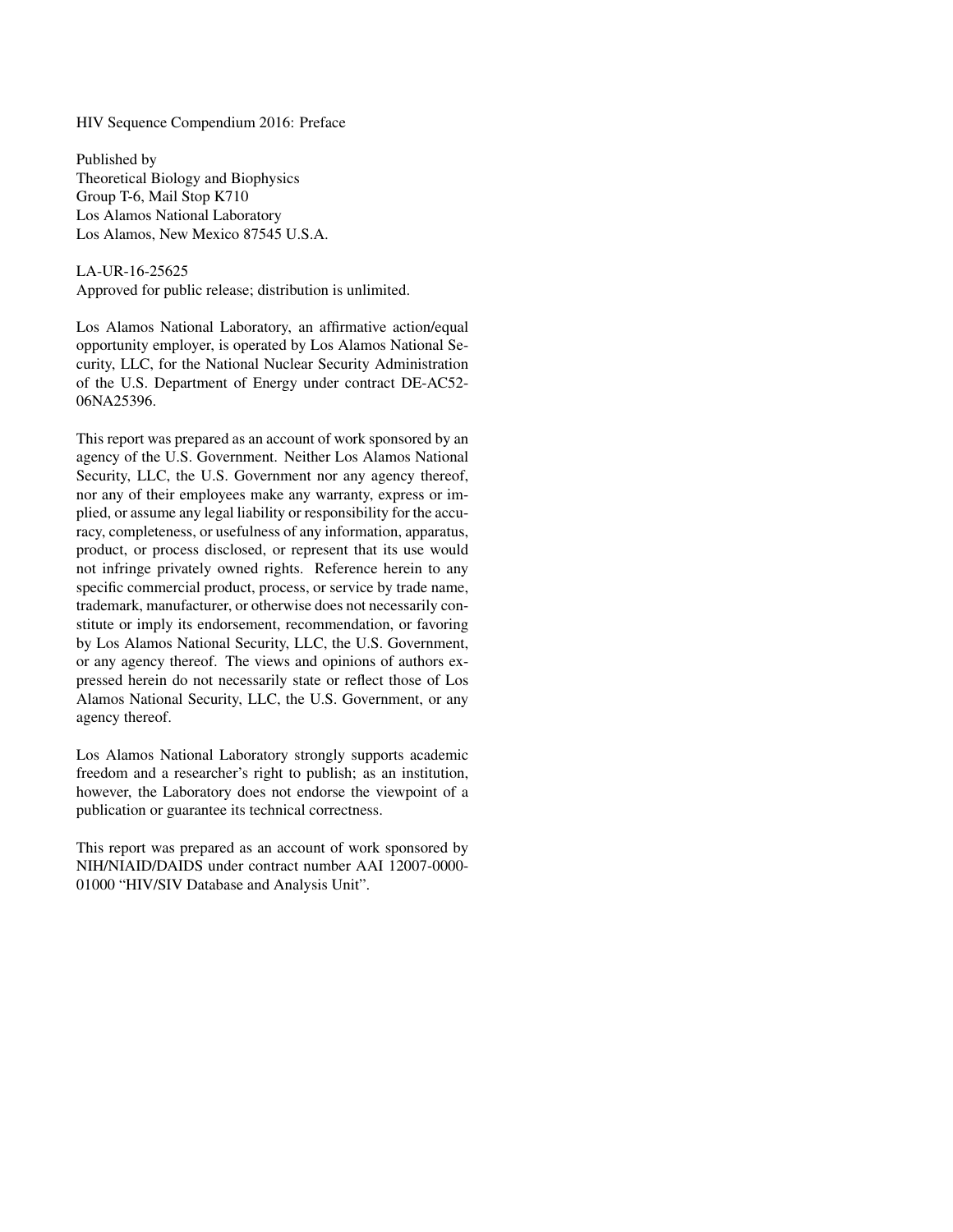# **Contents**

#### Contents iii

| I                                 | <b>Preface</b>               |                                                   | 1              |  |  |  |
|-----------------------------------|------------------------------|---------------------------------------------------|----------------|--|--|--|
|                                   | $I-1$                        | Introduction $\ldots \ldots \ldots \ldots \ldots$ | 1              |  |  |  |
|                                   | $I-2$                        | Acknowledgements                                  | $\mathbf{1}$   |  |  |  |
|                                   | $I-3$                        | Citing the compendium or database                 | 1              |  |  |  |
|                                   | $I-4$                        | About the PDF                                     | 1              |  |  |  |
|                                   | $I-5$                        | Genome maps                                       | $\overline{c}$ |  |  |  |
|                                   | $I-6$                        | HIV/SIV proteins                                  | 3              |  |  |  |
|                                   | $I-7$                        | Landmarks of the genome $\ldots \ldots \ldots$    | $\overline{4}$ |  |  |  |
|                                   | $I-8$                        | Amino acid codes                                  | 6              |  |  |  |
|                                   | $I-9$                        | Nucleic acid codes                                | 6              |  |  |  |
| П                                 |                              | <b>HIV-1/SIVcpz Complete Genomes</b>              |                |  |  |  |
|                                   | $\Pi-1$                      | Introduction                                      | 7              |  |  |  |
|                                   | $II-2$                       | Annotated features                                | 8              |  |  |  |
|                                   | $II-3$                       | Sequences                                         | 11             |  |  |  |
|                                   | $II-4$                       | Alignments                                        | 18             |  |  |  |
| Ш                                 |                              | <b>HIV-2/SIV Complete Genomes</b>                 |                |  |  |  |
|                                   | $III-1$                      | Introduction                                      | 155            |  |  |  |
|                                   | $III-2$                      | Annotated features                                | 156            |  |  |  |
|                                   | $III-3$                      | Sequences                                         | 158            |  |  |  |
|                                   | $III-4$                      | Alignments                                        | 160            |  |  |  |
| IV                                |                              | <b>PLV Complete Genomes</b>                       | 225            |  |  |  |
|                                   | $IV-1$                       | Introduction                                      | 225            |  |  |  |
|                                   | $IV-2$                       | Sequences                                         | 226            |  |  |  |
|                                   | $IV-3$                       | Alignments                                        | 229            |  |  |  |
| V                                 | <b>HIV-1/SIVcpz Proteins</b> |                                                   |                |  |  |  |
|                                   | $V-1$                        | Introduction                                      | 311            |  |  |  |
|                                   | $V-2$                        | Annotated features                                | 312            |  |  |  |
|                                   | $V-3$                        | Sequences                                         | 314            |  |  |  |
|                                   | $V-4$                        | Alignments                                        | 322            |  |  |  |
| VI                                | <b>HIV-2/SIV Proteins</b>    |                                                   |                |  |  |  |
|                                   | $VI-1$                       | Introduction                                      | 375            |  |  |  |
|                                   | $VI-2$                       | Annotated features                                | 376            |  |  |  |
|                                   | $VI-3$                       | Sequences                                         | 377            |  |  |  |
|                                   | $VI-4$                       | Alignments                                        | 382            |  |  |  |
| 409<br>VII<br><b>PLV</b> Proteins |                              |                                                   |                |  |  |  |
|                                   | $VII-1$                      | Introduction                                      | 409            |  |  |  |
|                                   | $VII-2$                      | Sequences                                         | 410            |  |  |  |
|                                   | $VII-3$                      | Alignments                                        | 418            |  |  |  |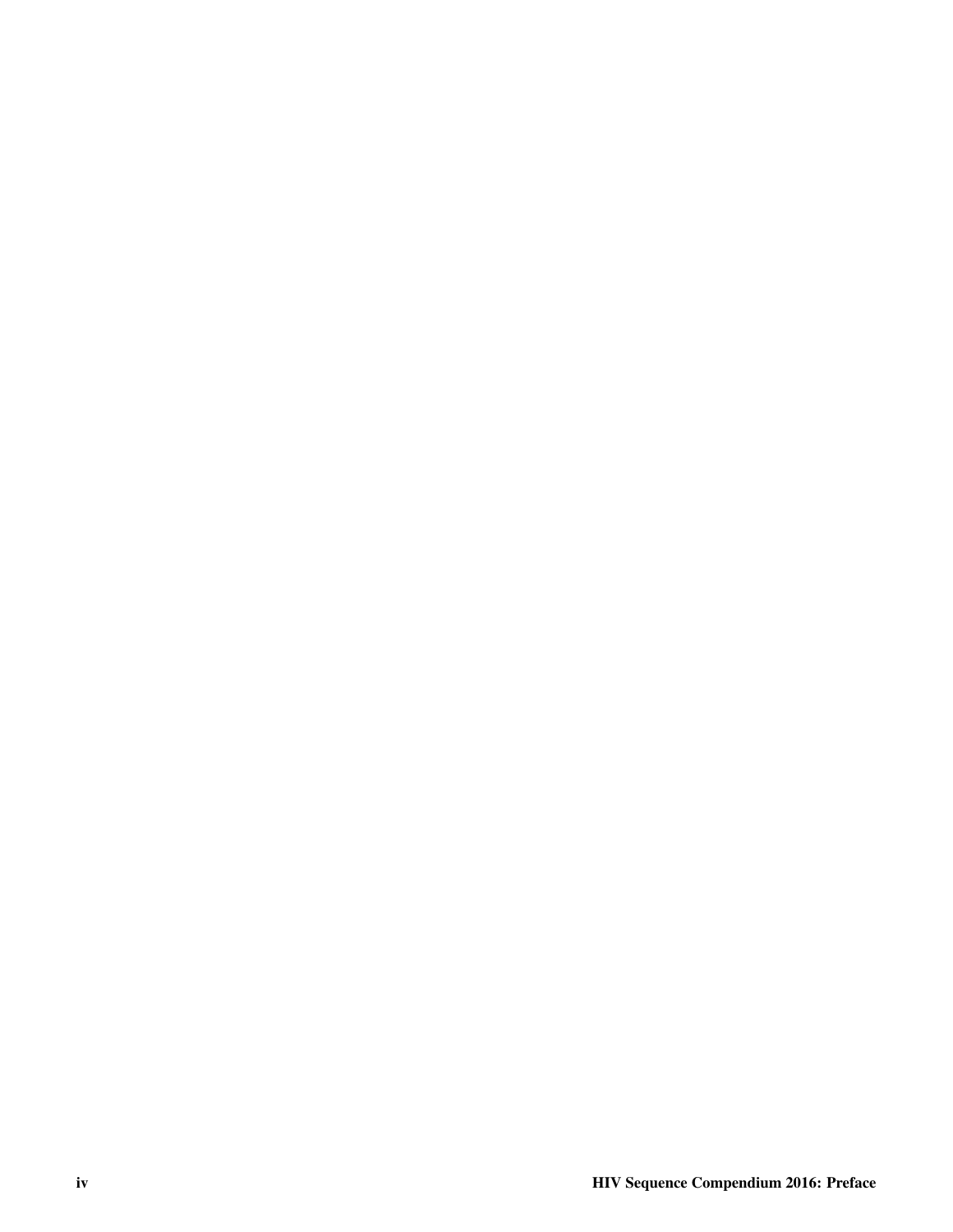# I

# Preface

#### I-1 Introduction

This compendium is an annual printed summary of the data contained in the HIV sequence database. We try to present a judicious selection of the data in such a way that it is of maximum utility to HIV researchers. Each of the alignments attempts to display the genetic variability within the different species, groups and subtypes of the virus.

This compendium contains sequences published before January 1, 2016. Hence, though it is published in 2016 and called the 2016 Compendium, its contents correspond to the 2015 curated alignments on our website.

The number of sequences in the HIV database is still increasing. In total, at the end of 2015, there were 675,479 sequences in the HIV Sequence Database, an increase of 8% since the previous year.

The number of near complete genomes (>7000 nucleotides) increased to 6632 by end of 2015. However, as in previous years, the compendium alignments contain only a fraction of these. A more complete version of all alignments is available on our website, [http://www.hiv.lanl.gov/](http://www.hiv.lanl.gov/content/sequence/NEWALIGN/align.html) [content/sequence/NEWALIGN/align.html](http://www.hiv.lanl.gov/content/sequence/NEWALIGN/align.html)

As always, we are open to complaints and suggestions for improvement. Inquiries and comments regarding the compendium should be addressed to [seq-info@lanl.gov.](mailto:seq-info@lanl.gov)

#### I-2 Acknowledgements

The HIV Sequence Database and Analysis Project is funded by the Vaccine and Prevention Research Program of the AIDS Division of the National Institute of Allergy and Infectious Diseases (Anjali Singh, Contracting Officer's Representative) through interagency agreement AAI 12007-0000-01000 "HIV/SIV Database and Analysis Unit" with the U.S. Department of Energy.

#### I-3 Citing the compendium or database

The LANL HIV Sequence Database may be cited in the same manner as this compendium:

*HIV Sequence Compendium 2016.* Brian Foley, Thomas Leitner, Cristian Apetrei, Beatrice Hahn, Ilene Mizrachi, James Mullins, Andrew Rambaut, Steven Wolinsky, and Bette Korber editors. 2016. Publisher: Los Alamos National Laboratory, Theoretical Biology and Biophysics, Los Alamos, New Mexico. LA-UR-16-25625.

#### I-4 About the PDF

The complete *HIV Sequence Compendium 2016: Preface* is available in Adobe Portable Document Format (PDF) from our website, <http://www.hiv.lanl.gov/>. The PDF version is hypertext enabled and features 'clickable' table-of-contents, indexes, references and links to external web sites. This volume is typeset using LAT<sub>EX</sub>.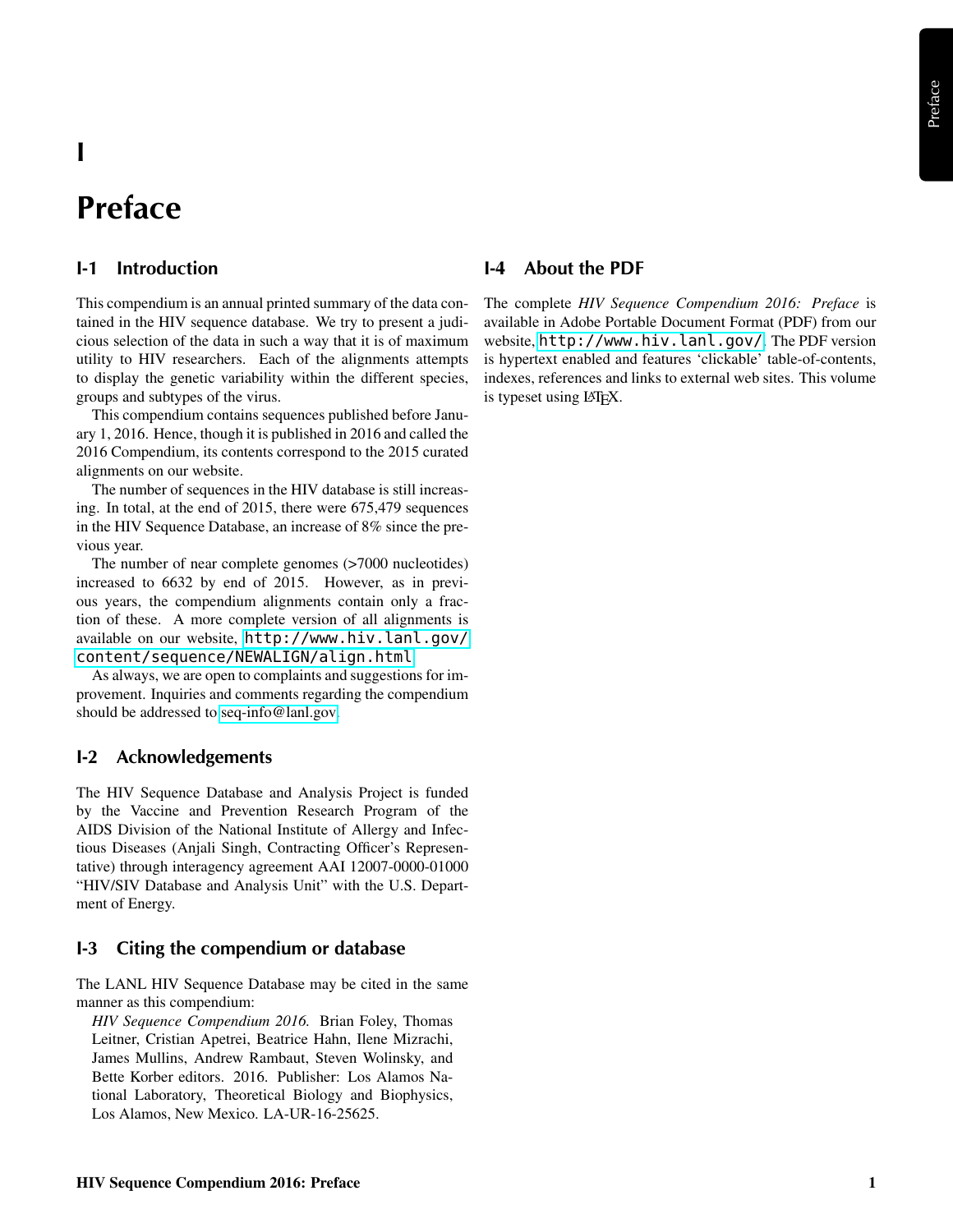





Landmarks of the HIV-1, HIV-2, and SIV genomes. Open reading frames are shown as rectangles. The gene start, indicated by the small number in the upper left corner of each rectangle normally records the position of the a in the atg start codon for that gene, while the number in the lower right records the last position of the stop codon. For *pol*, the start is taken to be the first t in the sequence ttttttag, which forms part of the stem loop that potentiates ribosomal slippage on the RNA and <sup>a</sup> resulting <sup>−</sup><sup>1</sup> frameshift and the translation of the Gag-Pol polyprotein. The *tat* and *rev* spliced exons are shown as shaded rectangles. In HXB2, \*5772 marks the position of a frameshift in the *vpr* gene caused by an "extra" t relative to most other subtype B viruses; !6062 indicates a defective acg start codon in vpu; †8424 and †9168 mark premature stop codons in tat and nef. See Korber et al., Numbering Positions in HIV Relative to HXB2CG, in Human Retroviruses and *AIDS*, 1998, p. 102. Available from <http://www.hiv.lanl.gov/content/sequence/HIV/REVIEWS/HXB2.html>

 $\overline{v}$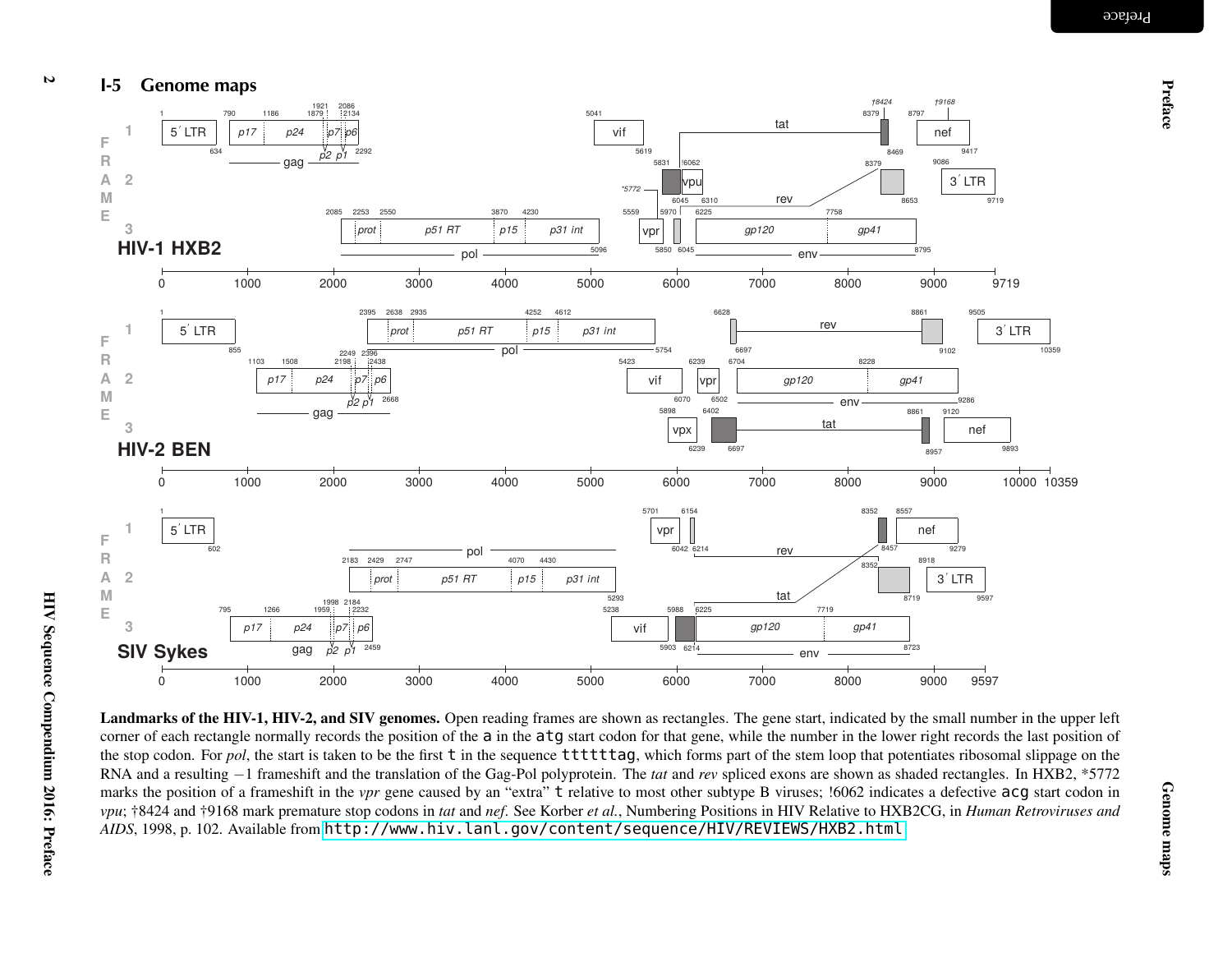## I-6 HIV/SIV proteins

| <b>Name</b>     | <b>Size</b> | <b>Function</b>                                                                                                            | Localization                                                                  |
|-----------------|-------------|----------------------------------------------------------------------------------------------------------------------------|-------------------------------------------------------------------------------|
| Gag             |             |                                                                                                                            |                                                                               |
| <b>MA</b>       | p17         | membrane anchoring; env interaction; nuclear<br>transport of viral core (myristylated protein)                             | virion                                                                        |
| CA              | p24         | core capsid                                                                                                                | virion                                                                        |
| NC              | p7          | nucleocapsid, binds RNA                                                                                                    | virion                                                                        |
|                 | p6          | binds Vpr                                                                                                                  | virion                                                                        |
| Pol             |             |                                                                                                                            |                                                                               |
| Protease (PR)   | p15         | Gag/Pol cleavage and maturation                                                                                            | virion                                                                        |
| Reverse         | p66, p51    | reverse transcription, RNAse H activity                                                                                    | virion                                                                        |
| Transcriptase   |             |                                                                                                                            |                                                                               |
| (RT)<br>RNase H |             |                                                                                                                            | virion                                                                        |
| Integrase (IN)  | p15<br>p31  | DNA provirus integration                                                                                                   | virion                                                                        |
|                 |             |                                                                                                                            |                                                                               |
| Env             | gp120/gp41  | external viral glycoproteins bind to CD4 and<br>secondary receptors                                                        | plasma membrane, virion envelope                                              |
| Tat             | p16/p14     | viral transcriptional transactivator                                                                                       | primarily in nucleolus/nucleus                                                |
| Rev             | p19         | RNA transport, stability and utilization factor<br>(phosphoprotein)                                                        | primarily in nuleolus/nucleus<br>shuttling between nucleolus and<br>cytoplasm |
| Vif             | p23         | promotes virion maturation and infectivity                                                                                 | cytoplasm (cytosol, membranes),<br>virion                                     |
| Vpr             | p10-15      | promotes nuclear localization of preintegration<br>complex, inhibits cell division, arrests infected cells at<br>G2/M      | virion nucleus (nuclear membrane?)                                            |
| Vpu             | p16         | promotes extracellular release of viral particles;<br>degrades CD4 in the ER; (phosphoprotein only in<br>HIV-1 and SIVcpz) | integral membrane protein                                                     |
| Nef             | p27-p25     | CD4 and class I downregulation (myristylated protein)                                                                      | plasma membrane, cytoplasm,<br>(virion?)                                      |
| Vpx             | p12-16      | Vpr homolog present in HIV-2 and some SIVs, absent<br>in HIV-1                                                             | virion (nucleus?)                                                             |
| Tev             | p28         | tripartite tat-env-rev protein (also named Tnv)                                                                            | primarily in nucleolus/nucleus                                                |

Preface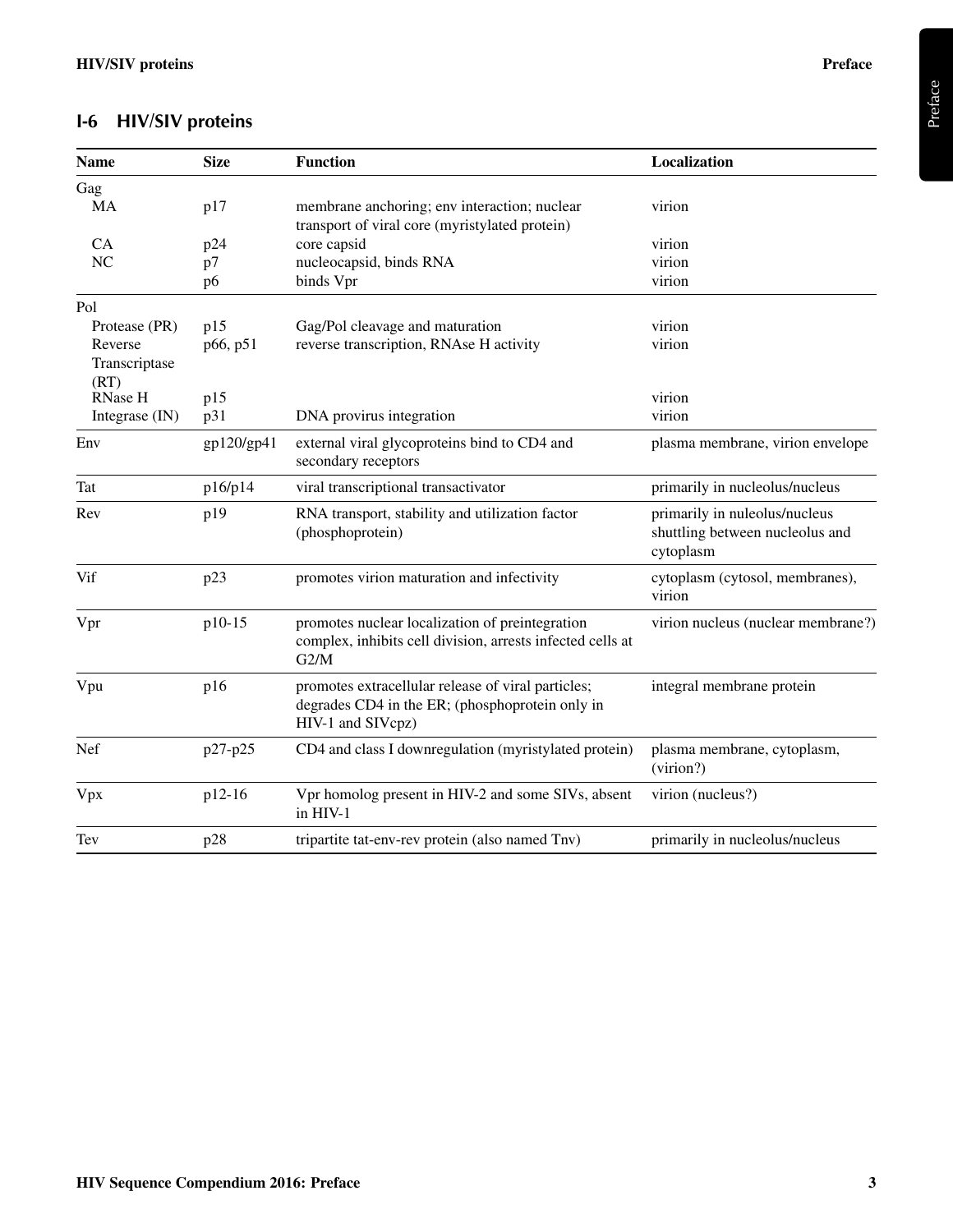Preface

#### I-7 Landmarks of the genome

#### HIV genomic structural elements

- LTR Long terminal repeat, the DNA sequence flanking the genome of integrated proviruses. It contains important regulatory regions, especially those for transcription initiation and polyadenylation.
- TAR Target sequence for viral transactivation, the binding site for Tat protein and for cellular proteins; consists of approximately the first 45 nucleotides of the viral mRNAs in HIV-1 (or the first 100 nucleotides in HIV-2 and SIV.) TAR RNA forms a hairpin stem-loop structure with a side bulge; the bulge is necessary for Tat binding and function.
- RRE Rev responsive element, an RNA element encoded within the env region of HIV-1. It consists of approximately 200 nucleotides (positions 7327 to 7530 from the start of transcription in HIV-1, spanning the border of gp120 and gp41). The RRE is necessary for Rev function; it contains a high affinity site for Rev; in all, approximately seven binding sites for Rev exist within the RRE RNA. Other lentiviruses (HIV-2, SIV, visna, CAEV) have similar RRE elements in similar locations within env, while HTLVs have an analogous RNA element (RXRE) serving the same purpose within their LTR; RRE is the binding site for Rev protein, while RXRE is the binding site for Rex protein. RRE (and RXRE) form complex secondary structures, necessary for specific protein binding.
- PE Psi elements, a set of 4 stem-loop structures preceding and overlapping the Gag start codon which are the sites recognized by the cysteine histidine box, a conserved motif with the canonical sequence CysX2CysX4HisX4Cys, present in the Gag p7 NC protein. The Psi Elements are present in unspliced genomic transcripts but absent from spliced viral mRNAs.
- SLIP A TTTTTT slippery site, followed by a stem-loop structure, is responsible for regulating the -1 ribosomal frameshift out of the Gag reading frame into the Pol reading frame.
- CRS Cis-acting repressive sequences postulated to inhibit structural protein expression in the absence of Rev. One such site was mapped within the pol region of HIV-1. The exact function has not been defined; splice sites have been postulated to act as CRS sequences.
- INS Inhibitory/Instability RNA sequences found within the structural genes of HIV-1 and of other complex retroviruses. Multiple INS elements exist within the genome and can act independently; one of the best characterized elements spans nucleotides 414 to 631 in the gag region of HIV-1. The INS elements have been defined by functional assays as elements that inhibit expression posttranscriptionally. Mutation of the RNA elements was shown to lead to INS inactivation and up regulation of gene expression.

#### Genes and gene products

GAG The genomic region encoding the capsid proteins (group specific antigens). The precursor is the p55 myristylated protein, which is processed to p17 (MAtrix), p24 (CApsid), p7 (NucleoCapsid), and p6 proteins, by the viral protease. Gag associates with the plasma membrane where the virus assembly takes place. The 55 kDa Gag precursor is called assemblin to indicate its role in viral assembly.

- POL The genomic region encoding the viral enzymes protease, reverse transcriptase, RNAse, and integrase. These enzymes are produced as a Gag-Pol precursor polyprotein, which is processed by the viral protease; the Gag-Pol precursor is produced by ribosome frameshifting near the 3'end of gag.
- ENV Viral glycoproteins produced as a precursor (gp160) which is processed to give a noncovalent complex of the external glycoprotein gp120 and the transmembrane glycoprotein gp41. The mature gp120-gp41 proteins are bound by non-covalent interactions and are associated as a trimer on the cell surface. A substantial amount of gp120 can be found released in the medium. gp120 contains the binding site for the CD4 receptor, and the seven transmembrane domain chemokine receptors that serve as co-receptors for HIV-1.
- TAT Transactivator of HIV gene expression. One of two essential viral regulatory factors (Tat and Rev) for HIV gene expression. Two forms are known, Tat-1 exon (minor form) of 72 amino acids and Tat-2 exon (major form) of 86 amino acids. Low levels of both proteins are found in persistently infected cells. Tat has been localized primarily in the nucleolus/nucleus by immunofluorescence. It acts by binding to the TAR RNA element and activating transcription initiation and elongation from the LTR promoter, preventing the  $5^{\prime}$ LTR AATAAA polyadenylation signal from causing premature termination of transcription and polyadenylation. It is the first eukaryotic transcription factor known to interact with RNA rather than DNA and may have similarities with prokaryotic anti-termination factors. Extracellular Tat can be found and can be taken up by cells in culture.
- REV The second necessary regulatory factor for HIV expression. A 19 kDa phosphoprotein, localized primarily in the nucleolus/nucleus, Rev acts by binding to RRE and promoting the nuclear export, stabilization and utilization of the unspliced viral mRNAs containing RRE. Rev is considered the most functionally conserved regulatory protein of lentiviruses. Rev cycles rapidly between the nucleus and the cytoplasm.
- VIF Viral infectivity factor, a basic protein of typically 23 kDa. Promotes the infectivity but not the production of viral particles. In the absence of Vif the produced viral particles are defective, while the cell-to-cell transmission of virus is not affected significantly. Found in almost all lentiviruses, Vif is a cytoplasmic protein, existing in both a soluble cytosolic form and a membrane-associated form. The latter form of Vif is a peripheral membrane protein that is tightly associated with the cytoplasmic side of cellular membranes. In 2003, it was discovered that Vif prevents the action of the cellular APOBEC-3G protein which deaminates DNA:RNA heteroduplexes in the cytoplasm.
- VPR Vpr (viral protein R) is a 96-amino acid (14 kDa) protein, which is incorporated into the virion. It interacts with the p6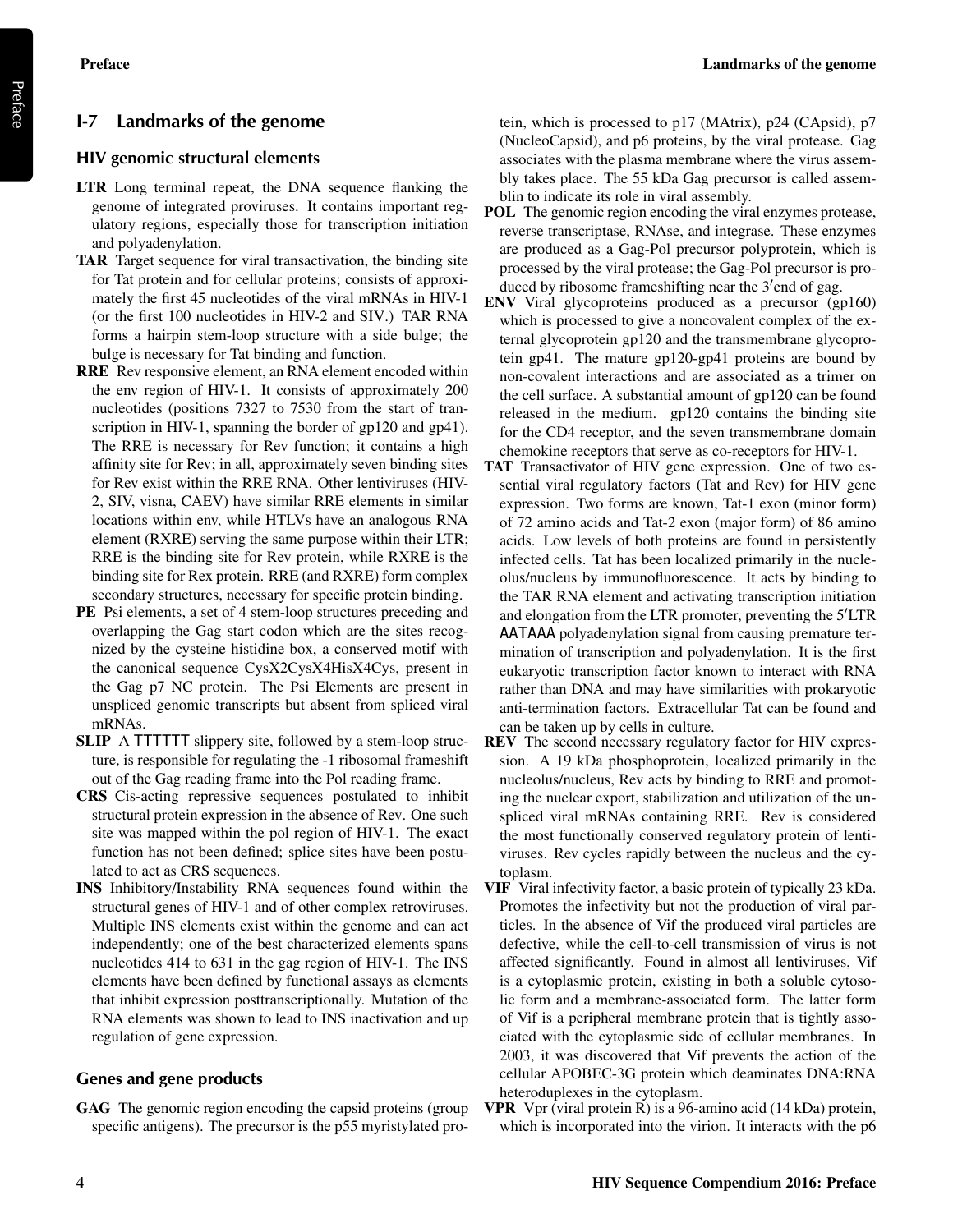Gag part of the Pr55 Gag precursor. Vpr detected in the cell is localized to the nucleus. Proposed functions for Vpr include the targeting the nuclear import of preintegration complexes, cell growth arrest, transactivation of cellular genes, and induction of cellular differentiation. In HIV-2, SIV-SMM, SIV-RCM, SIV-MND-2 and SIV-DRL the Vpx gene is apparently the result of a Vpr gene duplication event, possibly by recombination.

- VPU Vpu (viral protein U) is unique to HIV-1, SIVcpz (the closest SIV relative of HIV-1), SIV-GSN, SIV-MUS, SIV-MON and SIV-DEN. There is no similar gene in HIV-2, SIV-SMM or other SIVs. Vpu is a 16 kDa (81-amino acid) type I integral membrane protein with at least two different biological functions: (a) degradation of CD4 in the endoplasmic reticulum, and (b) enhancement of virion release from the plasma membrane of HIV-1-infected cells. Env and Vpu are expressed from a bicistronic mRNA. Vpu probably possesses an N-terminal hydrophobic membrane anchor and a hydrophilic moiety. It is phosphorylated by casein kinase II at positions Ser52 and Ser56. Vpu is involved in Env maturation and is not found in the virion. Vpu has been found to increase susceptibility of HIV-1 infected cells to Fas killing.
- NEF A multifunctional 27-kDa myristylated protein produced by an ORF located at the 3'end of the primate lentiviruses. Other forms of Nef are known, including nonmyristylated variants. Nef is predominantly cytoplasmic and associated with the plasma membrane via the myristyl residue linked to the conserved second amino acid (Gly). Nef has also been identified in the nucleus and found associated with the cytoskeleton in some experiments. One of the first HIV proteins to be produced in infected cells, it is the most immunogenic of the accessory proteins. The nef genes of HIV and SIV are dispensable *in vitro*, but are essential for efficient viral spread and disease progression *in vivo*. Nef is necessary for the maintenance of high virus loads and for the development of AIDS in macaques, and viruses with defective Nef have been detected in some HIV-1 infected long term survivors. Nef downregulates CD4, the primary viral receptor, and MHC class I molecules, and these functions map to different parts of the protein. Nef interacts with components of host cell signal transduction and clathrin-dependent protein sorting pathways. It increases viral infectivity. Nef contains PxxP motifs that bind to SH3 domains of a subset of Src kinases and are required for the enhanced growth of HIV but not for the downregulation of CD4.
- VPX A virion protein of 12 kDa found in HIV-2, SIV-SMM, SIV-RCM, SIV-MND-2 and SIV-DRL and not in HIV-1 or other SIVs. This accessory gene is a homolog of HIV-1 vpr, and viruses with Vpx carry both vpr and vpx. Vpx function in relation to Vpr is not fully elucidated; both are incorporated into virions at levels comparable to Gag proteins through interactions with Gag p6. Vpx is necessary for efficient replication of SIV-SMM in PBMCs. Progression to AIDS and death in SIV-infected animals can occur in the absence of Vpr or Vpx. Double mutant virus lacking both vpr and vpx was at-

tenuated, whereas the single mutants were not, suggesting a redundancy in the function of Vpr and Vpx related to virus pathogenicity.

- Structural proteins/viral enzymes The products of *gag*, *pol*, and *env* genes, which are essential components of the retroviral particle.
- Regulatory proteins Tat and Rev proteins of HIV/SIV and Tax and Rex proteins of HTLVs. They modulate transcriptional and posttranscriptional steps of virus gene expression and are essential for virus propagation.
- Accessory or auxiliary proteins Additional virion and nonvirion-associated proteins produced by HIV/SIV retroviruses: Vif, Vpr, Vpu, Vpx, Nef. Although the accessory proteins are in general not necessary for viral propagation in tissue culture, they have been conserved in the different isolates; this conservation and experimental observations suggest that their role *in vivo* is very important. Their functional importance continues to be elucidated.
- Complex retroviruses Retroviruses regulating their expression via viral factors and expressing additional proteins (regulatory and accessory) essential for their life cycle.